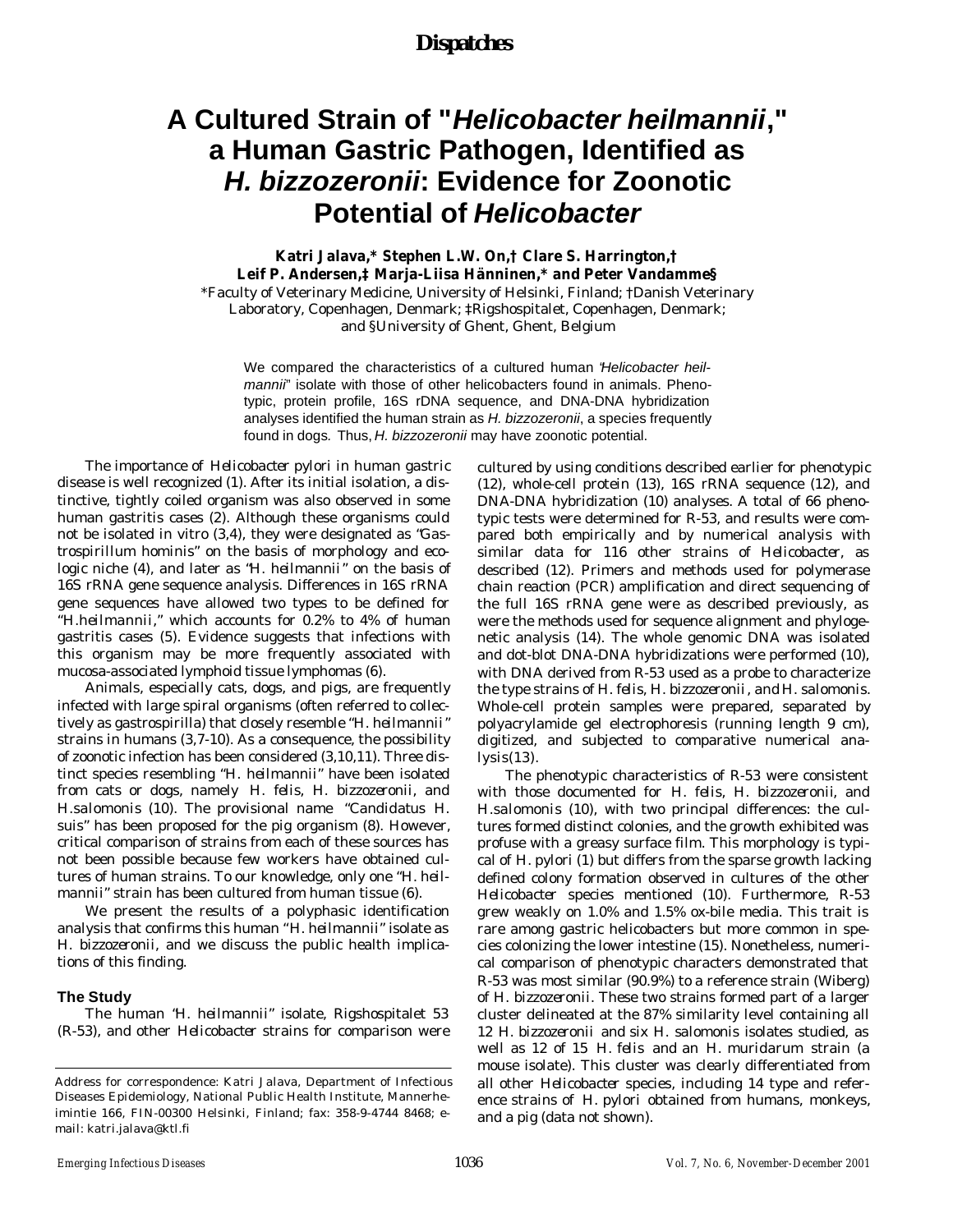### *Dispatches*

A phylogenetic tree based on comparisons of 16S rRNA gene sequences confirmed previous observations (6) that R-53, *H. felis, H. bizzozeronii, H. salomonis*, and "*H. heilmannii*" type 2 were highly related and formed a distinct cluster within the rRNA homology group III (i.e., the *Helicobacte*r phylogenetic branch) of rRNA superfamily VI (data not shown). Although the infra- and intraspecific sequence variation observed among these species makes unequivocal differentiation between them impossible, these species are readily distinguished from other helicobacters, including the *"H.heilmannii*" type 1 taxon. The closest phylogenetic neighbor of the latter is "*Candidatus* H. suis" (8), which may be found in up to 87% of pigs (7). The complex relationships observed within the *"H. heilmannii*" type 2-containing clade exemplify cases in which 16S rDNA sequence comparisons cannot be used as an accurate species identification method, as also seen with the related taxa *H. cinaedi* (16) and *C. hyointestinalis* (14).

Numerical comparison of protein profiles of R-53 with those of all extant *Helicobacter* species placed this strain in a cluster with type and reference strains of *H. bizzozeronii* (Figure 1). This clustering confirms the earlier finding that species identification of cultured *Helicobacter* strains is efficiently performed with highly standardized whole-cell protein analysis, and the results are in excellent agreement with those of DNA-DNA hybrid-

ization (10,13,16). Dot-blot DNA-DNA hybridization demonstrated that the R-53 probe did not hybridize intensively with genomic DNA of either *H. felis* or *H. salomonis*, but hybridized strongly with DNA from all isolates of *H. bizzozeronii,* including homologous assays (Figure 2). Therefore, compilation of the phenotypic and genotypic data determined for R-53 clearly identify it as a strain of *H. bizzozeronii*, the most common *Helicobacter* species (approximately 44% of isolates) found in healthy and diseased pet dogs (10).

### **Conclusions**

Although further studies are needed to clarify the taxonomic relationships between "*H. heilmannii*" type 1, "*Candidatus* H. suis," and members of the *H. felis-bizzozeroniisalomonis* species complex, available data strongly indicate that human infections with gastrospirilla may be acquired from more than one source, including pigs, dogs, and cats. Several epidemiologic studies have shown an increased incidence of *"H. heilmannii*" in humans associated with animal contacts and these bacteria (11,17). PCR-restriction fragment-length polymorphism (RFLP) analysis of the *Helicobacter ureB* gene performed directly on stomach biopsy



Figure 1. Dendrogram expressing similarity in whole-cell protein patterns of strain R-53, and type and reference strains of all *Helicobacter* and *Wolinella* species.



Figure 2. Dot-blot DNA-DNA hybridization assay with R-53 as a probe. A-F *Helicobacter bizzozeronii* strains: A. R-53, B. CCUG 35545 <sup>T</sup>, C. CCUG 35546, D. 12A, E. 10, F. Poju; G-M *H. felis* strains: G. CS1T, H. DS3, I. CCUG 37471, J. 15/390, K. Dog 1, L. Dog 3, M. CS2; N-P *H. pylori* strains: N. Tx30, O. 26695, P. CCUG 17874T; Q. *H. mustelae* CCUG 25715T; R. *H. acinonychis* CCUG 29263T; S-X *H. salomonis* strains: S. 06A, T. CCUG 37845T, U. Vilho, V. Mini, W. Remu, X. Ko.K. III.